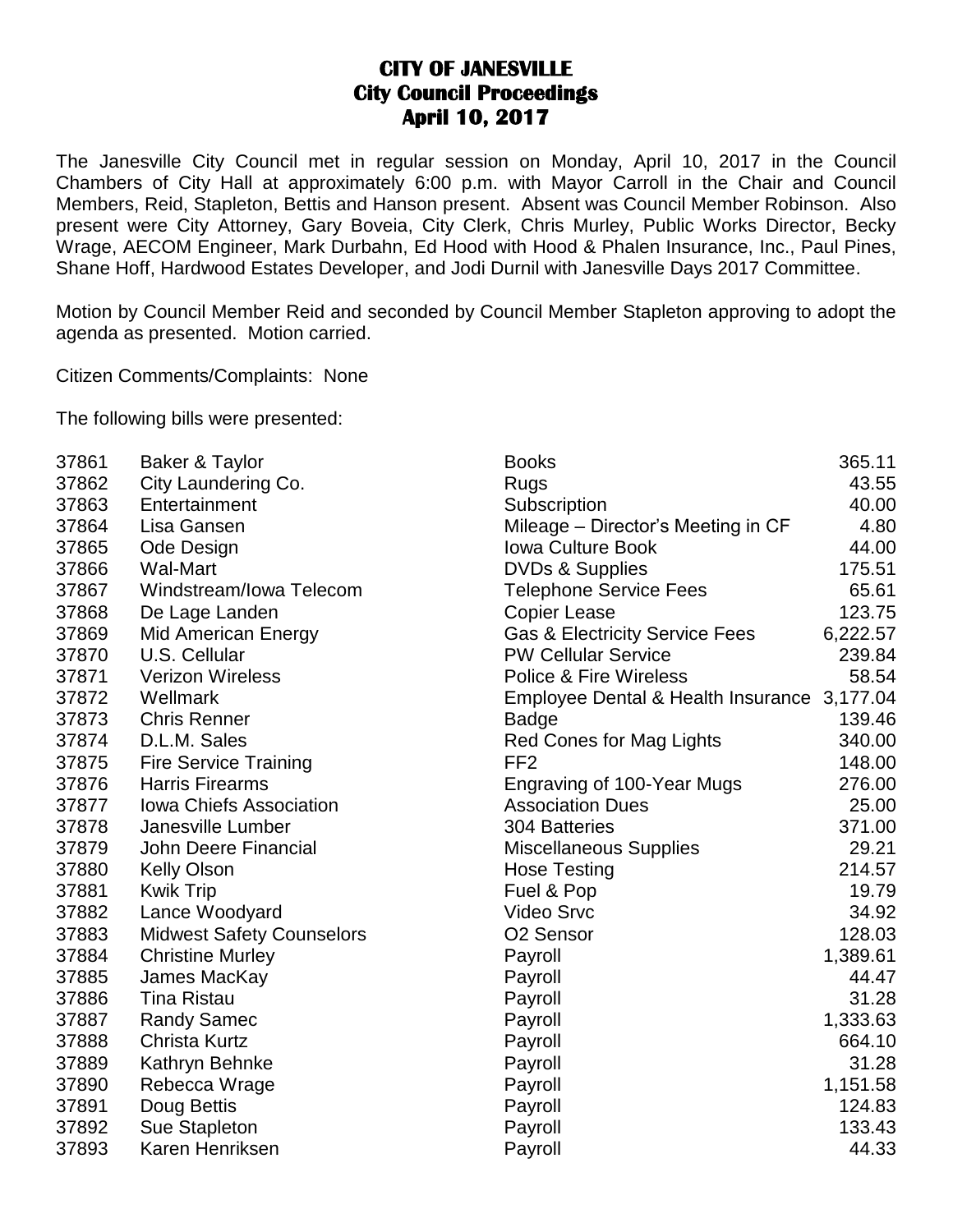| 37894 | <b>Eric VerSteegt</b>                 | Payroll                                   | 297.65   |
|-------|---------------------------------------|-------------------------------------------|----------|
| 37895 | Sandi Carroll                         | Payroll                                   | 415.57   |
| 37896 | <b>Keith Reid</b>                     | Payroll                                   | 133.43   |
| 37897 | <b>Chris Robinson</b>                 | Payroll                                   | 124.83   |
| 37898 | <b>Dustin Mooty</b>                   | Payroll                                   | 954.87   |
| 37899 | Cody Brown                            | Payroll                                   | 95.30    |
| 37900 | Lisa Gansen                           | Payroll                                   | 667.48   |
| 37901 | Jason Hoerman                         | Payroll                                   | 986.72   |
| 37902 | Deb Hanson                            | Payroll                                   | 41.60    |
| 37903 | <b>VOID</b>                           |                                           | .00      |
| 37904 | <b>IPERS</b>                          | Payroll                                   | 3,413.55 |
| 37905 | <b>VOID</b>                           |                                           | .00      |
| 37906 | Treasurer – State of Iowa             | <b>State Taxes</b>                        | 815.00   |
| 37907 | <b>Christine Murley</b>               | Payroll                                   | 1,389.61 |
| 37908 | <b>Randy Samec</b>                    | Payroll                                   | 1,272.71 |
| 37909 | <b>Christa Kurtz</b>                  | Payroll                                   | 655.26   |
| 37910 | Rebecca Wrage                         | Payroll                                   | 1,151.59 |
| 37911 | Karen Henriksen                       | Payroll                                   | 206.57   |
| 37912 | Eric VerSteegt                        | Payroll                                   | 175.24   |
| 37913 | <b>Dustin Mooty</b>                   | Payroll                                   | 954.87   |
| 37914 | Cody Brown                            | Payroll                                   | 141.96   |
| 37915 | Lisa Gansen                           | Payroll                                   | 628.66   |
| 37916 | Jason Hoerman                         | Payroll                                   | 1,039.99 |
| 37917 | <b>AECOM</b>                          | <b>Engineering Fees</b>                   | 4,963.26 |
| 37918 | Al Gordon Plumbing & Heating          | Contract Labor - Water Leak Repairs       | 97.50    |
| 37919 | <b>Black Hawk County Treasurer</b>    | <b>EDACS Fees</b>                         | 110.19   |
| 37920 | <b>Black Hawk Waste Disposal</b>      | <b>Landfill Fees</b>                      | 296.89   |
| 37921 | Boveia Law Firm                       | <b>Attorney Fees</b>                      | 973.39   |
| 37922 | <b>Bremer County Treasurer</b>        | <b>Bldg &amp; Zoning Contract Fees</b>    | 150.00   |
| 37923 | C & C Welding                         | Dust Cap Cover for Plow                   | 11.60    |
| 37924 | <b>Card Center</b>                    | Express Mail Fees - Annual Exam           | 23.75    |
| 37925 | <b>Central Iowa Water Association</b> | <b>Bulk Water Usage Fees</b>              | 6,936.30 |
| 37926 | Christa Kurtz                         | Mileage Fees - IAWEA Meeting              | 30.60    |
| 37927 | Elsamiller Electric Co.               | Check Float @ Lift Station                | 31.00    |
| 37928 | Farber Bag                            | Sandbags                                  | 2,750.00 |
| 37929 | Galls, Inc.                           | FirstResponder LED Minibar                | 512.39   |
| 37930 | Hawkins, Inc.                         | Chemicals                                 | 1,042.54 |
| 37931 | <b>IAMU</b>                           | <b>Workshop Registration Fees</b>         | 130.00   |
| 37932 | Janesville Lumber                     | <b>Supply Line for Toilet</b>             | 23.79    |
| 37933 | Jason Hoerman                         | Vehicle Wash Reimbursement                | 20.00    |
| 37934 | John Deere Financial                  | <b>Dry Charged Battery</b>                | 269.30   |
| 37935 | Keith Oltrogge CPA                    | <b>Annual Exam Fees</b>                   | 2,500.00 |
| 37936 | Keystone Laboratories                 | <b>Samples</b>                            | 576.00   |
| 37937 | <b>VOID</b>                           |                                           | .00      |
| 37938 | Kwik Trip, Inc.                       | Fuel                                      | 579.34   |
| 37939 | Marco, Inc.                           | Copies Per Lease                          | 234.86   |
| 37940 | <b>Matt Parrott &amp; Sons</b>        | Name Plate Insert/Holder                  | 26.25    |
| 37941 | <b>McDonald Supply</b>                | <b>Brass Meter Coupling</b>               | 744.20   |
| 37942 | Mid American Energy Company           | <b>Gas &amp; Electricity Service Fees</b> | 2,728.00 |
| 37943 | Northway Well & Pump Co.              | Remove/Replace LS Pump                    | 1,500.00 |
| 37944 | O'Reilly Auto Parts                   | 4 - 24DCM Batteries                       | 324.68   |
| 37945 | <b>Rite Price Office Supply</b>       | Paper/Folders                             | 50.53    |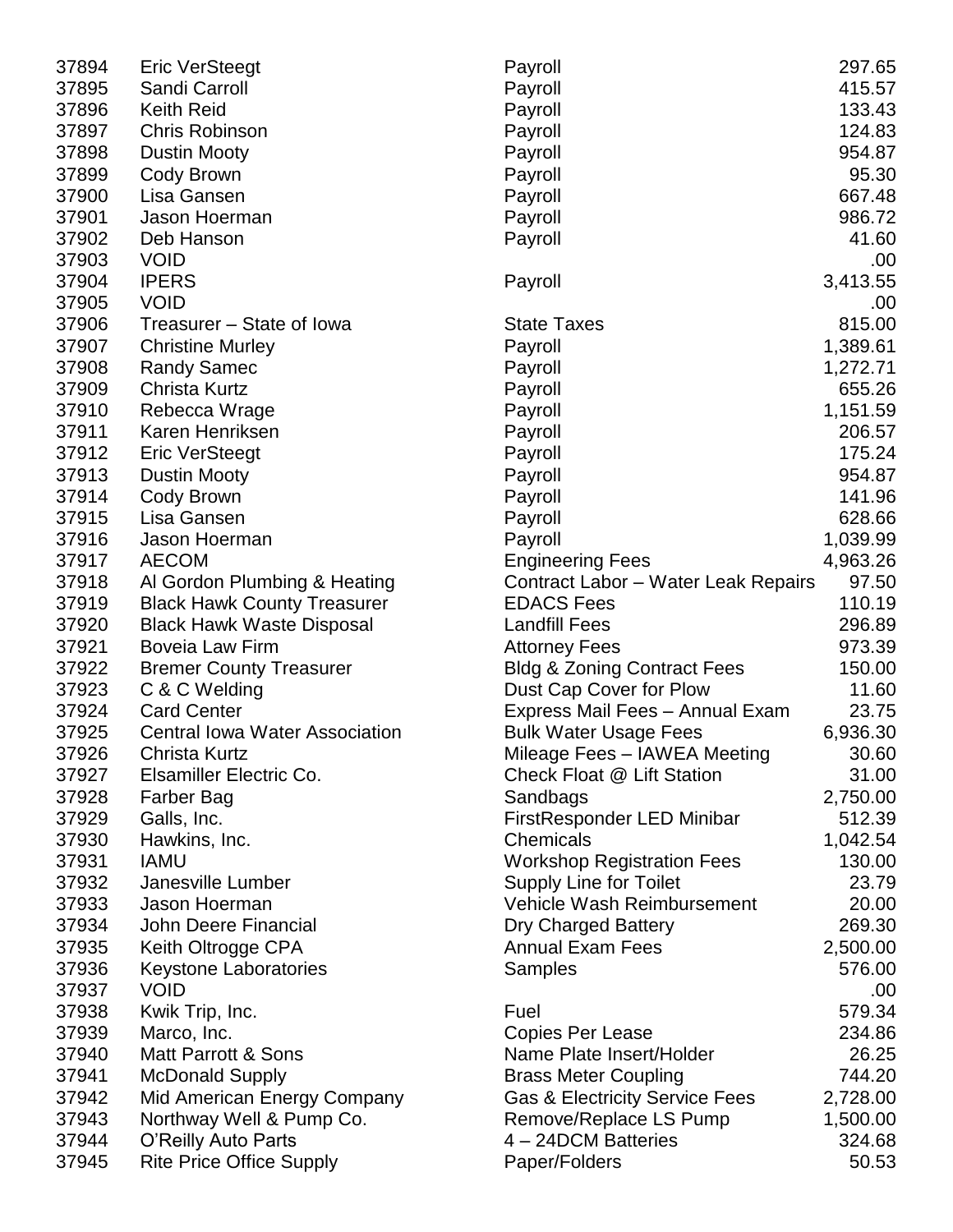| 37946         | Special Janesville Library       | 1/12 Annual City Contribution                | 5,587.58 |
|---------------|----------------------------------|----------------------------------------------|----------|
| 37947         | <b>Stokes Welding</b>            | <b>Manhole Covers</b>                        | 60.00    |
| 37948         | Sun Life Financial               | <b>Employee Life &amp; Disability</b>        | 343.89   |
| 37949         | Tim & Mike's Auto Repair         | <b>LOF/Washer Fluid</b>                      | 594.95   |
| 37950         | Treasurer - State of Iowa        | 1 <sup>st</sup> Quarter Sales Tax            | 1,970.00 |
| 37951         | Unity Point Clinic-OCC Med       | Drug Testing Results & Review                | 39.00    |
| 37952         | Virginia Robinson                | <b>HR Consultation Fees</b>                  | 436.91   |
| 37953         | Wal-Mart                         | <b>Miscellaneous Supplies</b>                | 25.99    |
| 37954         | <b>Waverly Newspapers</b>        | <b>Publication Fees</b>                      | 509.49   |
| 37955         | Waverly Tire Co.                 | Tire                                         | 180.00   |
| 37956         | Windstream/Iowa Telecom          | <b>Telephone Service Fees</b>                | 397.20   |
| 37957         | <b>Black Hawk Waste Disposal</b> | Garbage & Recycling Fees                     | 5,006.85 |
| 37958         | Janesville Post Office           | Postage - Utility Bills                      | 137.77   |
| 37959         | Wellmark                         | Employee Dental & Health Insurance 3,177.043 |          |
| 3196357       | <b>EFTPS</b>                     | <b>Payroll Taxes</b>                         | 2,903.19 |
| 3196358 EFTPS |                                  | <b>Payroll Taxes</b>                         | 2,684.14 |

(Disbursements: General-\$35,258.31, Road Use-\$5,577.46, Special Events-\$.00, Summer Rec Program-\$48.47, First Responders-\$.00, Volunteer Fire Dept.–\$1,725.98, Special Library-\$4,330.89, Park Expansion & Improvements-\$.00, Water & Sewer Improvements - \$4,963.26, Street/Bridge Maintenance & Improvement - \$.00, Barrick Road Bi/Ped Bridge Project-.00, Water-\$13,941.23, Sewer-\$10,904.61, Refuse-\$7,736.95, and Utility Deposits - \$.00 = \$84,487.16.)

RESOLUTION #1570 - A RESOLUTION ALLOWING CLAIMS FOR THE MONTH OF APRIL 2017. BE IT RESOLVED BY THE CITY COUNCIL OF THE CITY OF JANESVILLE, IOWA that the foregoing claims be allowed as presented and warrants for the same be issued to the City Treasurer. BE IT FURTHER RESOLVED that the City Clerk is hereby authorized, empowered, and directed to draw and issue warrants on the respective funds and accounts. Resolved by Council Member Reid and seconded by Council Member Bettis to approve the bills as presented. Roll Call Vote: Ayes – Reid, Stapleton, Bettis and Hanson. Absent – Robinson. Nays – None. Resolution approved and adopted this 10th day of April 2017.

ATTEST: \_\_\_\_\_\_\_\_\_\_\_\_\_\_\_\_\_\_\_\_\_\_\_\_\_\_\_\_\_ MAYOR: \_\_\_\_\_\_\_\_\_\_\_\_\_\_\_\_\_\_\_\_\_\_\_\_\_\_\_\_\_\_\_\_\_\_

Motion by Council Member Bettis and seconded by Council Member Stapleton approving the following Consent Agenda items: March 13, 2017 Special and Regular City Council Proceedings, March 31, 2017 Budget & Treasurer Reports, Janesville Riviera-Roose Community Center's Class C Liquor License Renewal Application. Motion carried.

The City is still looking for someone willing to serve on the Black Hawk E911 Board for the remainder of a one-year term, until December 31, 2017.

Public Works Director Wrage and Police Chief Samec presented their monthly reports to the Council.

Motion by Council Member Reid and seconded by Council Member Stapleton to approve payment of the \$115 per person registration fee plus appropriate costs for wages for Becky Wrage, Public Works Director and Jason Hoerman, Public Works Assistant to attend IAMU's Water Leak Detection/Line Locating Workshop on 5/25/17 at the IAMU Center in Ankeny and further, approving to send Becky Wrage, Public Works Director as a volunteer to the IRWA's Iowa Children's Water Festival on 5/11/17 and pay the appropriate costs for wages. Motion carried.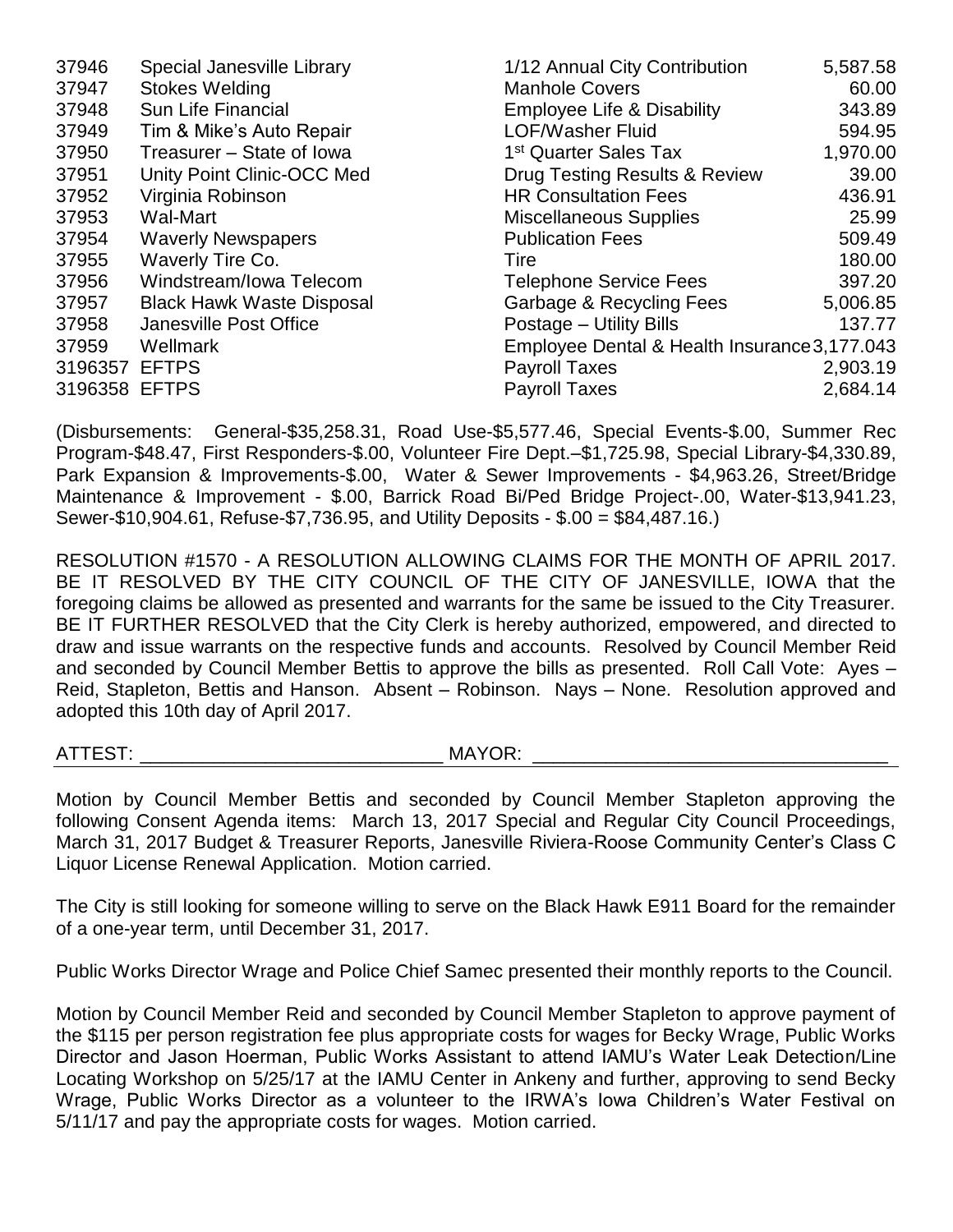Street Closures, Garbage Dumpsters and Landfill Costs, Porta-Potties, and other miscellaneous matters related to Janesville Days 2017 will be placed on the May 1, 2017 Agenda for Council consideration and approval.

Mayor Carroll opened the Public Hearing regarding the proposed contract documents (plans, specifications, and form of contract) and estimated costs for the improvements with regard to the Barrick Road Water Main Project for comments from interested citizens and taxpayers. Mr. Durbahn, AECOM Engineer, informed the Mayor and Council that at 10:00 a.m. on Thursday, April 6, 2017, bids for the above-referenced project were received and opened in the Council Chambers of City Hall. A total of five (5) bids were submitted ranging from \$505,830.70 to \$620,878.30. The engineer's estimate for the project was \$637,905.20. Blazek Corporation submitted the low bid in the amount of \$505,830.70. Mr. Durbahn recommended the Council award this project to Blazek Corporation. The contract states that the project will be completed no later than October 31, 2017. After giving opportunity for all desiring to be heard, the Mayor declared the hearing closed and turned the matter over to the Council for their consideration.

Motion by Council Member Reid and seconded by Council Member Stapleton to award the contract to Blazek Corporation in the amount of \$505,830.70 and to authorize the appropriate signatures for same. Roll Call Vote: Ayes – Reid, Stapleton, Bettis, and Hanson. Absent – Robinson. Motion carried.

Motion by Council Member Stapleton and seconded by Council Member Reid to approve AECOM's Engineering Agreement as presented, at a cost not to exceed \$46,700. Roll Call Vote: Ayes – Reid, Stapleton, Bettis, and Hanson. Absent – Robinson. Motion carried.

Mr. Durbahn gave a brief update on the status of the 7<sup>th</sup> Street Pump Station Project.

The City Clerk opened and announced the sealed bids received for the sale of the city's 2002 Ford F350 truck. The bids were received as follows: \$3299-Mike Paul, \$2500-\$3000-Owens Property Service, \$3400-Jim Hundley Heating, A/C & Plumbing, \$3501-Carlson Farms/Joe Carlson, \$2480- Rusty Renner, \$3025-Howard Schmitz, and \$7160-Allen Gordon.

Motion by Council Member Reid and seconded by Council Member Bettis to accept and approve the sealed bid totaling \$7160 from Allen Gordon for the sale of the city's 2002 Ford F350. Motion carried.

Ed Hood of Hood & Phalen Insurance Services presented the city's insurance renewal proposal to the Council.

Motion by Council Member Bettis and seconded by Council Member Hanson to approve payment of the approximate \$28,901 premium to Hood & Phalen Insurance Services for the renewal of the city's insurance for the period covering April 1, 2017 – April 1, 2018. Roll Call Vote: Ayes – Hanson, Bettis, Stapleton, and Reid. Absent - Robinson. Nays – None. Motion carried.

Motion by Council Member Bettis and seconded by Council Member Hanson approving to set a Public Hearing for 6:00 p.m. on Monday, May 1, 2017 in the City Hall Council Chambers to review and consider the Fiscal Year 2016/17 Proposed Amended Budget. Motion carried.

Motion by Council Member Reid and seconded by Council Member Bettis to approve, as presented, Justin & Melissa Buseman's Application for Driveway Permit at 408 Cedar Street. Motion carried.